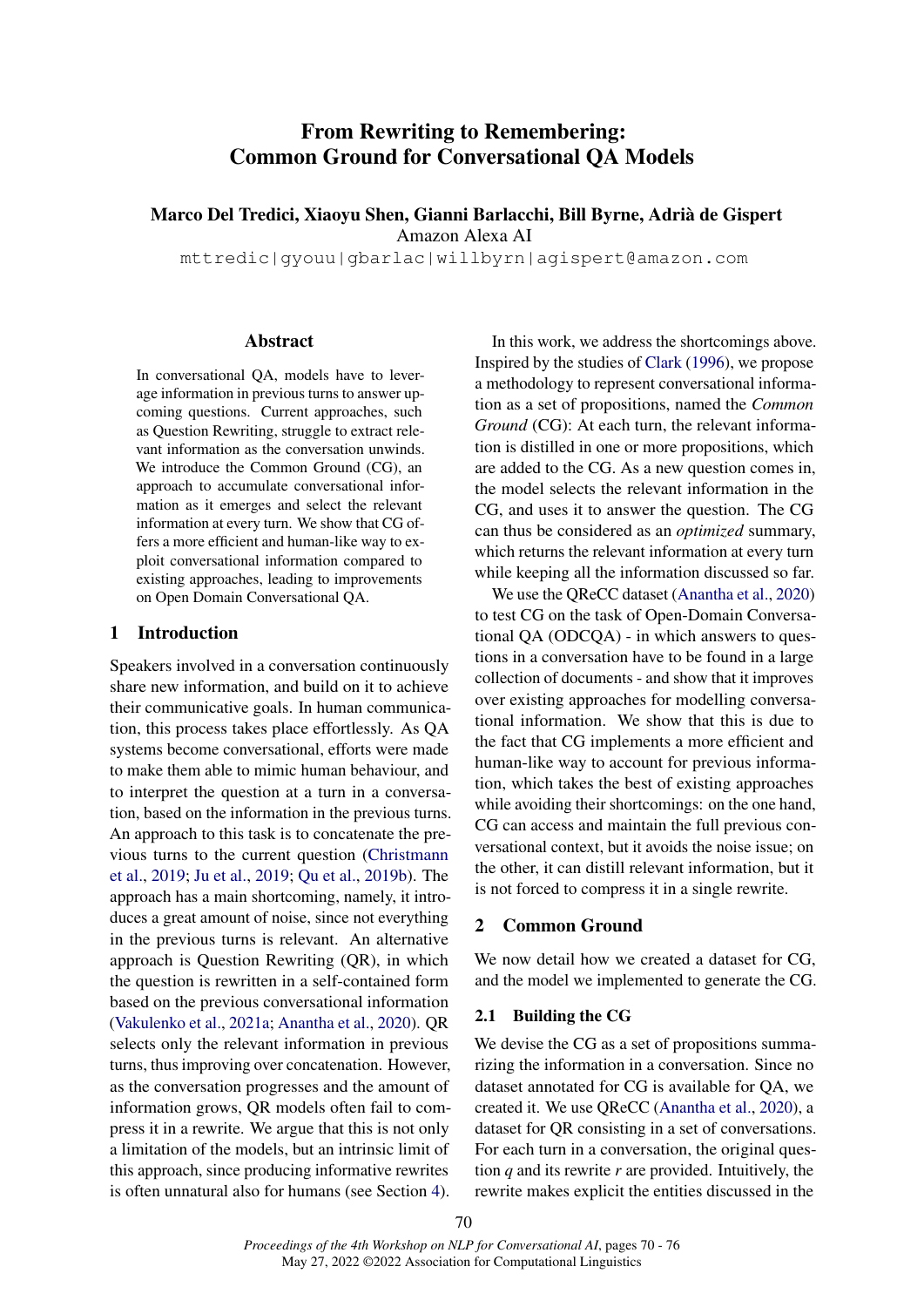conversation. If *q* is self-contained, then *q*=*r*. We define a proposition in the CG as any sequence of words in the rewrite which are nouns, adjectives or entities.<sup>[1](#page-1-0)</sup> For example, given  $q_1$  'how old is Messi?', the rewrite  $r_1$  is equal to  $q_1$ , and  $CG_1$  is {'*Messi*'}. Given q<sup>2</sup> 'which position does he play?',  $r_2$  is 'which position does Messi play?' and  $CG_2$ is {'*Messi*', '*position*'}. We use this approach to enrich each turn in QReCC with the gold CG.

Importantly, ∼70% of the conversations in QReCC were collected by showing the speaker the title and first sentence of a Wikipedia article [\(Anantha et al.,](#page-4-4) [2020\)](#page-4-4). This information is often crucial to understand a question, especially at turn 1 (e.g., title: 'Albert Camus',  $q_1$ : 'When was he born?'), but, potentially, also at subsequent turns  $(q_2$ : 'What did he write?'). We therefore collect the relevant Wikipedia information (which we call doc), and use it to further enrich QReCC conversa-tions.<sup>[2](#page-1-1)</sup> Note that  $doc$  is the same at every turn in the conversation. We refer to the union of conversational and Wikipedia information as *contextual* information. Finally, since QReCC only includes train and test split, we randomly sample 20% of the train and use it as validation set.

#### 2.2 Predicting the CG

We introduce a model to produce the CG, which consists of two modules: *Generator* and *Selector*.

**Generator** At turn  $t_n$ , the Generator is trained to generate the gold CG  $CG_n$  given  $doc||conv_{[0:n-1]}||$  $q_n$ , where  $\parallel$  indicates concatenation, doc is the information from Wikipedia,  $conv_{[0:n-1]}$  is the concatenation of questions and answers from turn  $t_0$  to  $t_{n-1}$ , and  $q_n$  is the current question. We implement the Generator using a T5-base model.<sup>[3](#page-1-2)</sup> We train the generator using the enriched QReCC.

Selector The propositions returned by the Generator for every turn are stacked in the CG. However, as the conversion goes on, some of the propositions are no longer relevant. The role of the Selector is to select only the relevant propositions in the CG.

We implement the Selector as a binary classifier. To create the data to train the model, we use again QReCC: given the full CG available at turn  $n$ , we label as 1 the propositions in it that occur in the gold answer span, 0 otherwise. The rationale behind

<span id="page-1-3"></span>

Figure 1: On the left, the questions from the user; on the right, the CG generated by the Generator: highlighted the propositions selected by the Selector at each turn, in grey those kept in the CG but not selected.

this approach is: an item in the CG is relevant if it is mentioned in the answer. We train the model on the QReCC train split. At test time, we label the propositions in the CG, and keep only those labelled as 1. Figure [1](#page-1-3) shows an example of CG.

## 3 Experiments

The goal of accounting for contextual information is to improve the performance on a downstream task. Hence, we compare CG to existing approaches on the task of ODCQA.

Data We use again QReCC, as it meets the requirements of the task: it is conversational, and it allows to experiment in an Open-Domain scenario.

Pipeline We use a retriever-reader pipeline. The retriever returns the top *n* most relevant candidates from the set of documents; these are passed to the reader, which extracts the final answer. We use BERTserini [\(Yang et al.,](#page-4-7) [2019\)](#page-4-7), using BM25 as a retriever and a BERT-Large as a reader. Each candidate returned by the retriever has a score  $s_{ret}$ ; the answer extracted from that candidate by the reader has a score  $s_{rea}$ . The final score s for the answer is defined as:  $(1 - \mu) \cdot s_{ret} + \mu \cdot s_{rea}.$ 

For the retriever, we set *n* to 20, and we follow [Anantha et al.](#page-4-4) [\(2020\)](#page-4-4) in setting  $k_1$ =0.82 and b=0.68. We tune the value of  $\mu$  on the validation set inde-

<span id="page-1-0"></span><sup>1</sup> Identified using Spacy: <https://spacy.io/>.

<span id="page-1-1"></span><sup>2</sup>The details about the enriched dataset are in Appendix [A.](#page-4-6)

<span id="page-1-2"></span><sup>&</sup>lt;sup>3</sup>The details of Generator and Selector are in Appendix [B.](#page-5-0)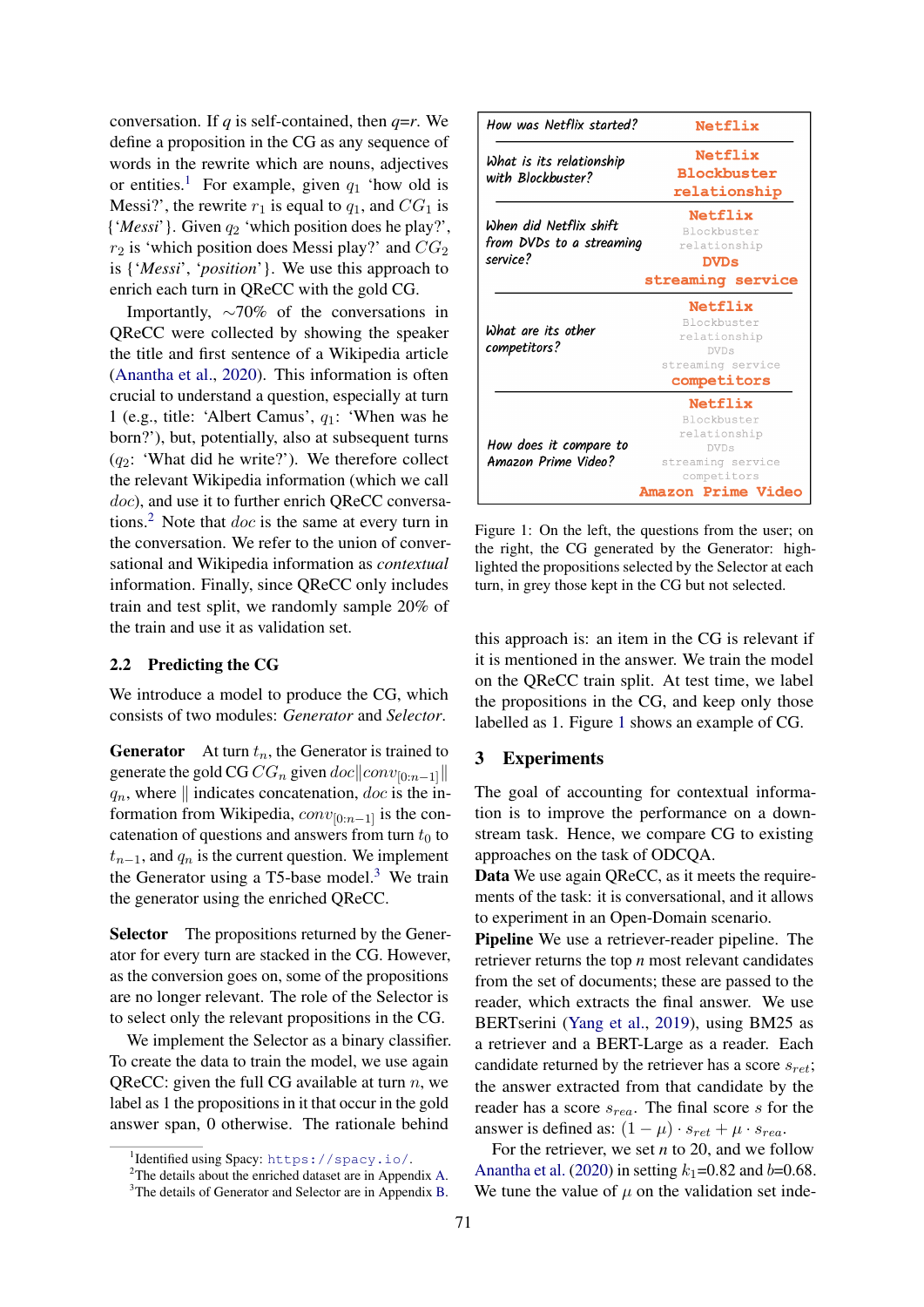pendently for each approach (see Section [3.1\)](#page-2-1). We do not finetune the reader, as we want to assess how much the CG can directly benefit any QA model, without the need to finetune it.

## <span id="page-2-1"></span>3.1 Setups

We test the pipeline's performance when provided, at turn  $n$ , with each of the following inputs:

original: the original question  $q_n$ .

**concat.**: the concatenation  $doc \parallel conv_{n-1} \parallel q_n$ .<sup>[4](#page-2-2)</sup> **rewrite**: the rewrite  $r_n$  produced with a T5-base model. The model generates the rewrite based on  $doc \parallel conv_{[0:n-1]} \parallel q_n.$ 

summary: the concatenation summ<sub>[0:n−1]</sub>  $\parallel$  q<sub>n</sub>, where summ<sub>[0:n−1]</sub> is the summary of doc  $\parallel$  $conv_{[0:n-1]}$ , created with a T5-base model pre-trained for summarization [\(Raffel et al.,](#page-4-8)  $2019$ ).<sup>[5](#page-2-3)</sup>

CG: The CG predicted using our approach, concatenated with the current question:  $CG_n || q_n$ .

**CG-full:** The full CG generated up to turn  $n$ , i.e., we do not use the Selector module:  $CG_n$ -full  $||q_n$ .

## <span id="page-2-0"></span>4 Results and Analysis

We show the results of our experiments in Table [1.](#page-2-4) We measure the performance on the target task in terms of F1, and use MRR and Recall@10/20 to assess the performance of the retriever. $6$  We also report the results obtained with gold (-g) rewrites and CG, where the latter is defined, at turn *n*, as gold  $CG-full_n$  for the retriever and gold  $CG_n$  for the reader - i.e., the best combination observed in our experiments (see below).

As expected, approaches leveraging contextual information improve over the original question. Among these approaches, CG is the best: it improves the performance over rewrite, and, remarkably, it matches the results obtained with *gold* rewrites. A further improvement in F1 is observed when using CG-full at the retriever and CG at the reader (CG-full/CG), while using only CG-full degrades the performance. This shows that using the more informative but potentially noisier CG-full improves retrieval, but one needs to feed the filtered information from CG to the reader to see improvements in F1, as also observed by [Del Tredici et al.](#page-4-9) [\(2021\)](#page-4-9). The different response to noise also ex-

<span id="page-2-4"></span>

| Approach   | F1    | <b>MRR</b> | R@10  | R@20  |
|------------|-------|------------|-------|-------|
| original   | 6.23  | 2.89       | 5.56  | 6.65  |
| concat.    | 8.95  | 21.67      | 37.55 | 41.51 |
| rewrite    | 12.46 | 13.73      | 24.52 | 28.6  |
| summary    | 12.02 | 21.81      | 34.72 | 38.33 |
| CG         | 13.41 | 15.66      | 27.67 | 32.09 |
| CG-full    | 12.18 | 16.52      | 29.47 | 34.06 |
| CG-full/CG | 14.2  | 16.52      | 29.47 | 34.06 |
| rewrite-g  | 13.42 | 17.16      | 29.07 | 33.26 |
| $CG-g$     | 15.17 | 17.95      | 31.18 | 35.65 |

Table 1: Results on the QReCC test set. CG-full/CG indicates that we used CG-full for the retriever and CG for the reader.

plains the results of concatenation, which obtain high performance in retrieval, but drops in F1.

CG vs. QR In Table [2,](#page-3-0) we show examples from QR and CG. In row 1, both approaches extract the relevant information from the previous turns - in a conversation about physician assistants. In the next turn (2), QR fails to expand the question and to substitute 'about' with the contextual information, due to the large amount of information required ('the average starting salary for a physician's assistant in the US'). We often observe this limitation for the QR model. This is not the case for CG, since here the information grows *incrementally*, i.e., the information from the current turn ('the US') is added *on top* of the one already present, while non relevant information ('the UK') is discarded.

In the previous case, the QR model fails to produce a rewrite; in others, this is just not possible. In the 6th turn of a conversation about different kinds of data network architectures (row 3), the user asks a general question about flaw types which encompasses all the previous information: there is so much information to compress, here, that *not even* humans manage to do it, and the gold rewrite is the same as the original question.<sup>[7](#page-2-6)</sup> CG sidesteps this problem simply by making available all the pieces of relevant information emerged in the conversation, which can be selected and exploited by the model, without the need to produce a long natural sentence. Note that besides being more effective, this solution is also more human-like: Speakers do not *repeat* all the contextual information as they

<span id="page-2-2"></span><sup>&</sup>lt;sup>4</sup>Note that we use  $conv_{n-1}$ , and not  $conv_{[0:n-1]}$ , due to the max length limit of the reader of BERTserini.

<span id="page-2-3"></span><sup>&</sup>lt;sup>5</sup>The details of the Rewrite and Summarization models are in Appendix [C.](#page-5-1)

<span id="page-2-5"></span> $6$ We use the code by QReCC authors:  $q$ ithub.com/ [apple/ml-qrecc/tree/main/utils](github.com/apple/ml-qrecc/tree/main/utils).

<span id="page-2-6"></span>We provide in Appendix [D](#page-5-2) the whole conversation, plus additional examples of (nearly) impossible rewrites.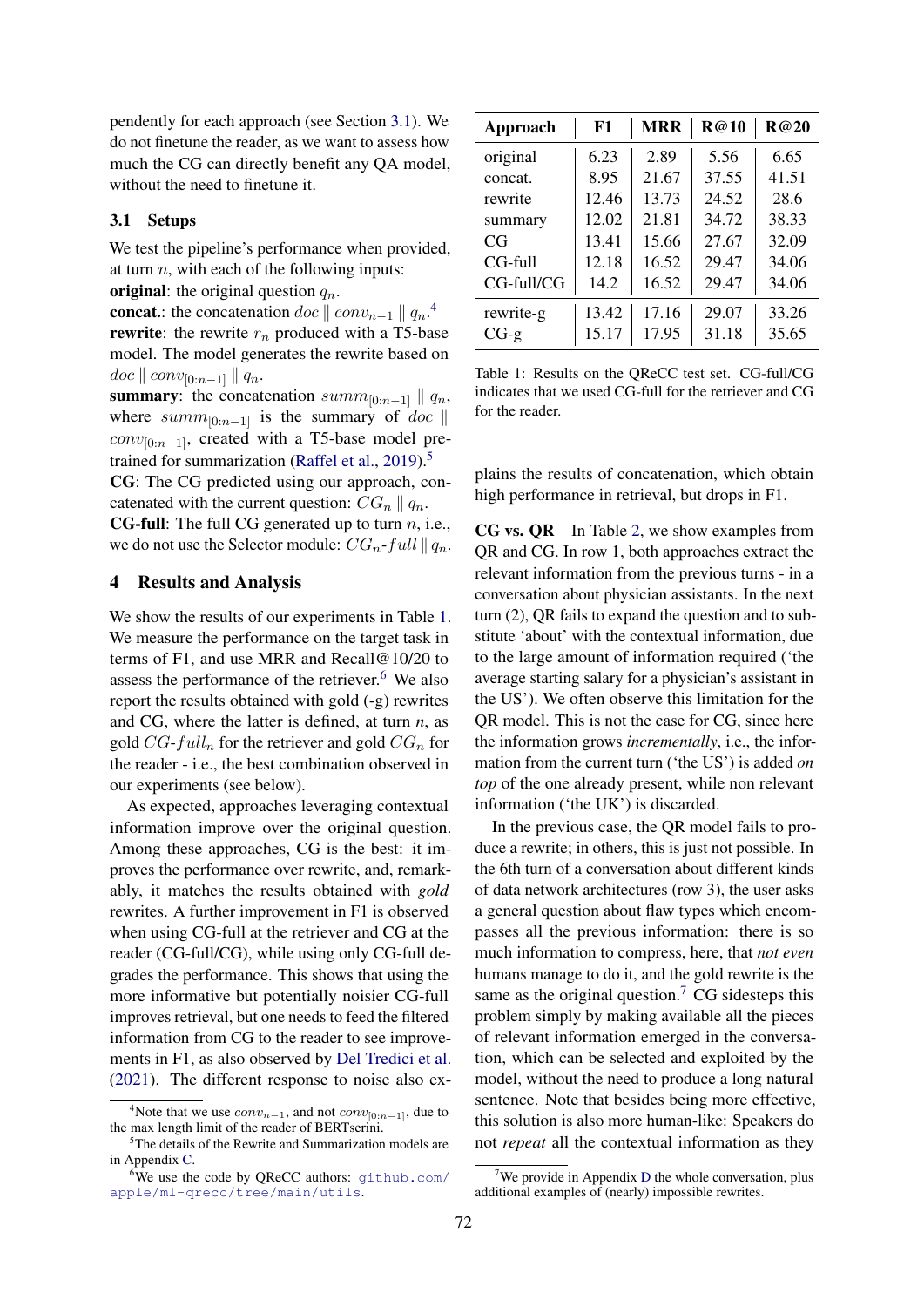<span id="page-3-0"></span>

| <b>Original Question</b>                         | <b>Question Rewriting</b>                                                  | <b>Common Ground</b>                                                                                                                  |
|--------------------------------------------------|----------------------------------------------------------------------------|---------------------------------------------------------------------------------------------------------------------------------------|
| What's the average<br>starting salary in the UK? | What's the average starting salary<br>for a physician assistant in the UK? | { <i>the average starting salary</i> ,<br>the UK, a physician assistant $\}$                                                          |
| What about in the US?                            | What about in the US?                                                      | { <i>the average starting salary</i> ,<br>the US, a physician assistant $\}$                                                          |
| Are flows bidirectional?                         | Are flows bidirectional?                                                   | {data network architectures, edge switches,<br>bidirectional flows, FAT tree topology,<br>upstream packet, routes, core, aggregator } |

Table 2: Examples of rewrites and CG. Predicted rewrites are in plain text, gold rewrites underlined.

make a question, but, rather, they *remember* the key points of the conversation.

CG vs. Summary Summaries convey all contextual information, which makes them suitable for the retriever, but not for the reader. CG is superior because, as said above, is an *optimized* summary conditioned on the current question. In fact, when we create the CG without considering the current question, the model cannot identify the relevant information, and the results are comparable to those of summary (F1=12.6). For example, for the question 'where did he come from?', the CG predicted in the normal scenario is {*Rick Barry*}, while, without the current question, is {*the ABA*, *free-throw percentage*, *the 1968–69 season*, *Rick Barry*}.

*Conv* vs. *Doc* We measure the performance for the best setup (CG-full/CG) when the CG is created considering either doc or conv: with the former, the F1 is 13.38, with the latter 13.65. The decrease in performance of doc and conv compared to doc+conv indicates that considering multiple source of information is beneficial for the overall performance of the model. Also, the fact that conv yields better results than doc is expected: in QReCC, the information from doc is mostly leveraged at the first turn, while the information from conv is relevant throughout the full conversation.

## 5 Related Work

Approaches to modelling conversational information have used either sparse or dense representation [\(Qu et al.,](#page-4-10) [2019a,](#page-4-10)[b,](#page-4-2) [2020\)](#page-4-11). This work focuses on the former. In this group, concatenation was proposed as an initial approach [\(Christmann et al.,](#page-4-0) [2019;](#page-4-0) [Ju et al.,](#page-4-1) [2019;](#page-4-1) [Qu et al.,](#page-4-2) [2019b\)](#page-4-2), followed by Question Rewriting [\(Elgohary et al.,](#page-4-12) [2019\)](#page-4-12). The main models for QR are either generative [\(Vaku](#page-4-3)[lenko et al.,](#page-4-3) [2021a;](#page-4-3) [Yu et al.,](#page-4-13) [2020\)](#page-4-13) or extractive one [\(Voskarides et al.,](#page-4-14) [2020\)](#page-4-14) - i.e., the relevant tokens in the context are appended to the question. When a single model is used for both retriever and reader, generative model overperform extractive ones [\(Vakulenko et al.,](#page-4-15) [2021b\)](#page-4-15); however, mixing the two approaches further improves the performance [\(Del Tredici et al.,](#page-4-9) [2021\)](#page-4-9). Our work is related to [\(Voskarides et al.,](#page-4-14) [2020\)](#page-4-14), as we also aim at extracting the relevant contextual information. However, instead of appending this information to the question, we stack it in the CG, and enable the model to pick the relevant information at each turn.

## 6 Conclusions

We introduced the Common Ground, a novel approach for leveraging contextual information. We show that CG outperforms the main existing approaches in the ODCQA task, due to its ability to select and maintain the relevant information in a more effective and human-like way.

We see two main directions for future research on CG. First, we will exploit the ability of CG to include several kinds of information to make it more informative. For example, to answer the question 'how many Covid cases today?', a QA system needs to be aware of the *time* and *location* of the person asking it [\(Zhang and Choi,](#page-4-16) [2021\)](#page-4-16). We want to include these and other information in the CG. Second, we want to use CG to make QA models more transparent. Currently, virtual assistants (such as Alexa, Siri and Google Assistant) are black boxes, i.e, the user does not know which information they extract from the input question, and which one they leverage to provide answers. This can make the interaction with them frustrating. CG offers a solution to the problem, as it allows to see what the assistant *has in mind* at each conversational turn. We will conduct experiments in which the CG is shared with the user, and see how this can make the interaction with the assistant more engaging and successful.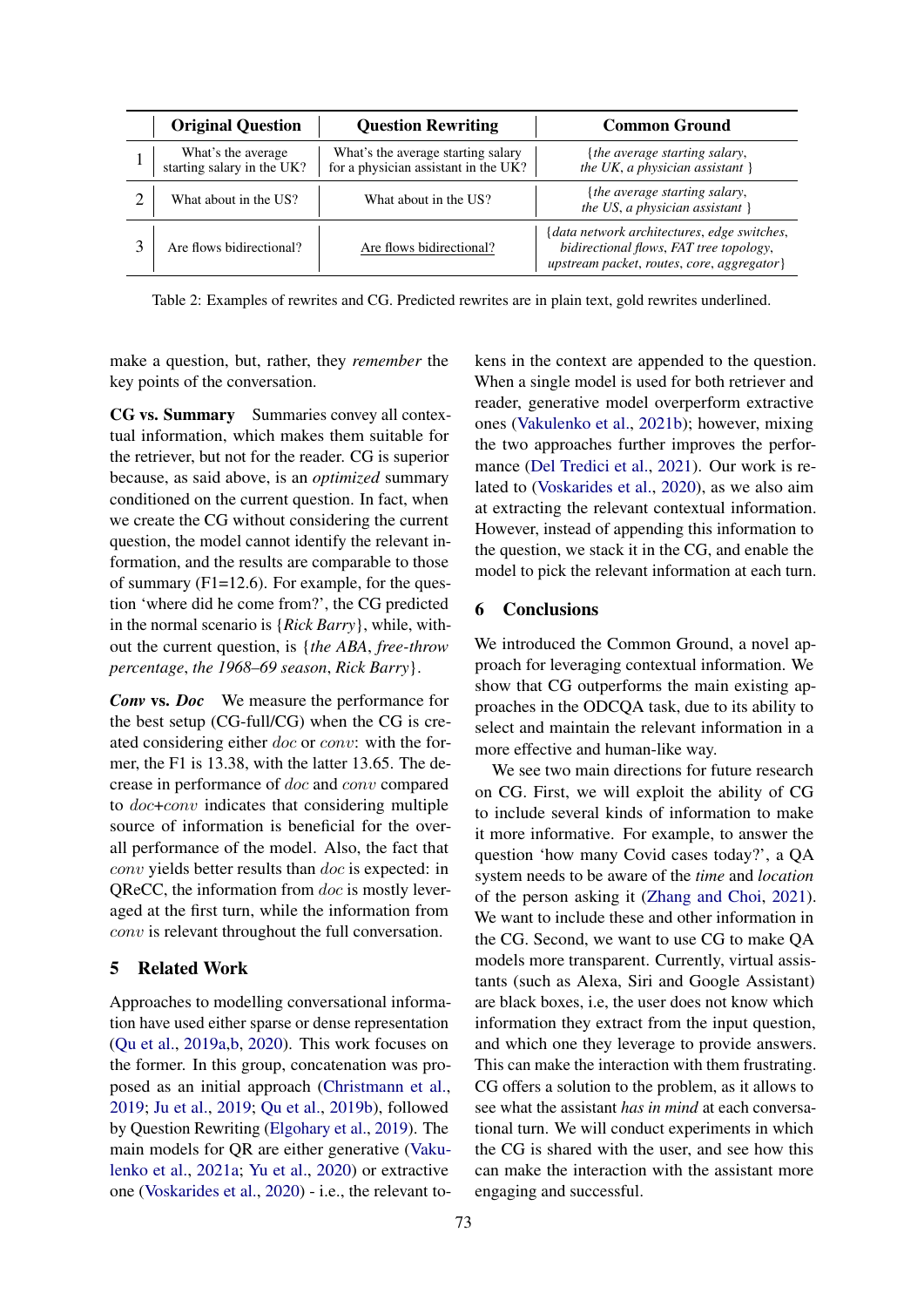## References

- <span id="page-4-4"></span>Raviteja Anantha, Svitlana Vakulenko, Zhucheng Tu, Shayne Longpre, Stephen Pulman, and Srinivas Chappidi. 2020. Open-domain question answering goes conversational via question rewriting. *arXiv preprint arXiv:2010.04898*.
- <span id="page-4-0"></span>Philipp Christmann, Rishiraj Saha Roy, Abdalghani Abujabal, Jyotsna Singh, and Gerhard Weikum. 2019. Look before you hop: Conversational question answering over knowledge graphs using judicious context expansion. In *Proceedings of the 28th ACM International Conference on Information and Knowledge Management*, pages 729–738.
- <span id="page-4-5"></span>Herbert H Clark. 1996. *Using language*. Cambridge university press.
- <span id="page-4-9"></span>Marco Del Tredici, Gianni Barlacchi, Xiaoyu Shen, Weiwei Cheng, and Adrià de Gispert. 2021. Question rewriting for open-domain conversational qa: Best practices and limitations. In *Proceedings of the 30th ACM International Conference on Information and Knowledge Management (CIKM '21)*.
- <span id="page-4-12"></span>Ahmed Elgohary, Denis Peskov, and Jordan Boyd-Graber. 2019. Can you unpack that? Learning to rewrite questions-in-context. In *Proceedings of the 2019 Conference on Empirical Methods in Natural Language Processing and the 9th International Joint Conference on Natural Language Processing*, pages 5918–5924, Hong Kong, China. ACL.
- <span id="page-4-1"></span>Ying Ju, Fubang Zhao, Shijie Chen, Bowen Zheng, Xuefeng Yang, and Yunfeng Liu. 2019. Technical report on conversational question answering. *arXiv preprint arXiv:1909.10772*.
- <span id="page-4-11"></span>Chen Qu, Liu Yang, Cen Chen, Minghui Qiu, W.Bruce Croft, and Mohit Iyyer. 2020. Open-retrieval conversational question answering. In *Proceedings of the 43rd International ACM SIGIR Conference on Research and Development in Information Retrieval*, page 539–548, Xi'an, China. ACM.
- <span id="page-4-10"></span>Chen Qu, Liu Yang, Minghui Qiu, W. Bruce Croft, Yongfeng Zhang, and Mohit Iyyer. 2019a. BERT with history answer embedding for conversational question answering. In *Proceedings of the 42nd International ACM SIGIR Conference on Research and Development in Information Retrieval*, page 1133–1136, Paris, France. ACM.
- <span id="page-4-2"></span>Chen Qu, Liu Yang, Minghui Qiu, Yongfeng Zhang, Cen Chen, W Bruce Croft, and Mohit Iyyer. 2019b. Attentive history selection for conversational question answering. In *Proceedings of the 28th ACM International Conference on Information and Knowledge Management*, pages 1391–1400.
- <span id="page-4-8"></span>Colin Raffel, Noam Shazeer, Adam Roberts, Katherine Lee, Sharan Narang, Michael Matena, Yanqi Zhou, Wei Li, and Peter J Liu. 2019. Exploring the limits of transfer learning with a unified text-to-text transformer. *arXiv preprint arXiv:1910.10683*.
- <span id="page-4-3"></span>Svitlana Vakulenko, Shayne Longpre, Zhucheng Tu, and Raviteja Anantha. 2021a. Question rewriting for conversational question answering. In *Proceedings of the 14th ACM International Conference on Web Search and Data Mining*, pages 355–363.
- <span id="page-4-15"></span>Svitlana Vakulenko, Nikos Voskarides, Zhucheng Tu, and Shayne Longpre. 2021b. A comparison of question rewriting methods for conversational passage retrieval. *CoRR*, arXiv:2101.07382. ECIR short paper.
- <span id="page-4-14"></span>Nikos Voskarides, Dan Li, Pengjie Ren, Evangelos Kanoulas, and Maarten de Rijke. 2020. Query resolution for conversational search with limited supervision. In *Proceedings of the 43rd International ACM SIGIR Conference on Research and Development in Information Retrieval*, page 921–930, Xi'an, China. ACM.
- <span id="page-4-7"></span>Wei Yang, Yuqing Xie, Aileen Lin, Xingyu Li, Luchen Tan, Kun Xiong, Ming Li, and Jimmy Lin. 2019. End-to-end open-domain question answering with bertserini. In *Proceedings of the 2019 Conference of the North American Chapter of the Association for Computational Linguistics (Demonstrations)*, pages 72–77.
- <span id="page-4-13"></span>Shi Yu, Jiahua Liu, Jingqin Yang, Chenyan Xiong, Paul Bennett, Jianfeng Gao, and Zhiyuan Liu. 2020. Fewshot generative conversational query rewriting. In *Proceedings of the 43rd International ACM SIGIR Conference on Research and Development in Information Retrieval*, pages 1933–1936, Xi'an, China. ACM.
- <span id="page-4-16"></span>Michael Zhang and Eunsol Choi. 2021. Situatedqa: Incorporating extra-linguistic contexts into qa. In *Proceedings of the 2021 Conference on Empirical Methods in Natural Language Processing*, pages 7371– 7387.

## <span id="page-4-6"></span>A Enriching QReCC

Approx. 78% of the conversations in QReCC are derived from the QuAC dataset ([https://quac.](https://quac.ai/)  $a_i$ ). In QuAC, dialogues are created by showing to the student (i.e., the person making questions) the title of the section of a Wikipedia page and the first sentence of first paragraph in the page. We retrieve this information from the QuAC dataset, and add it to the QReCC dataset. As mentioned in the main paper, we add the information from Wikipedia to all the turns in a conversations. As a results, 76.5% of the datapoints in the train split and 71.8% of those in the test split have additional information. We will release the code for enriching QReCC with CG and Wikipedia information upon publication.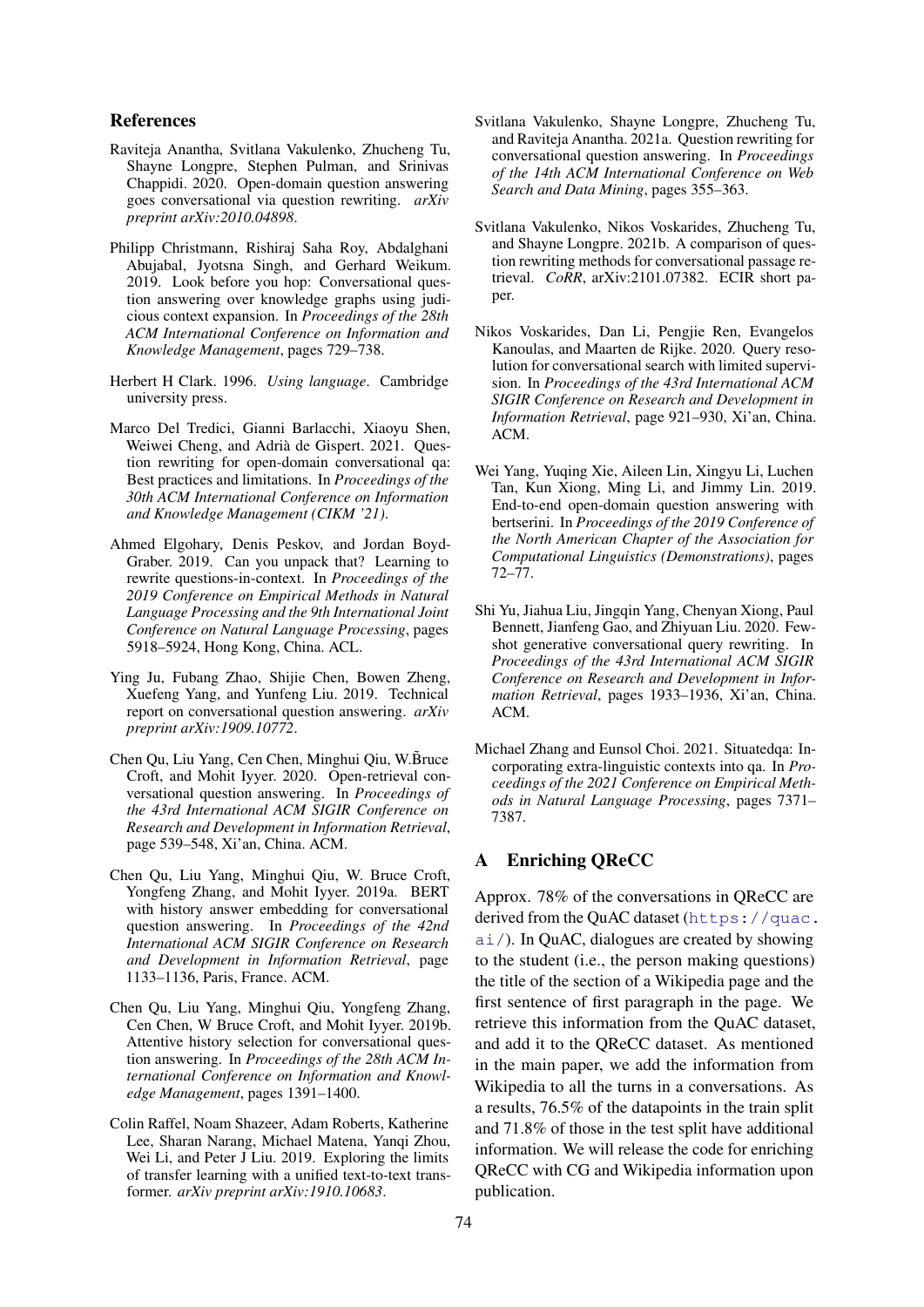## <span id="page-5-0"></span>B Model for CG prediction

Generator In order to generate the CG, we use the T5-base model available at: [https://huggingface.co/](https://huggingface.co/transformers/model_doc/t5.html) [transformers/model\\_doc/t5.html](https://huggingface.co/transformers/model_doc/t5.html).

We fine-tuned the model on the task of generating the CG with the following parameters: max source length= 512; max target length= 64; val max target length= 64; evaluation strategy= steps; num train epochs= 5; per device train batch size= 4; per device eval batch size= 8; eval steps= 82; seed= 42; warmup steps= 500; eval beams= 5; learning rate= 5e-5.

Selector In order to select the relevant propositions in the CG, we use the DistilBert model available at: [https:](https://huggingface.co/transformers/model_doc/distilbert.html) [//huggingface.co/transformers/](https://huggingface.co/transformers/model_doc/distilbert.html) [model\\_doc/distilbert.html](https://huggingface.co/transformers/model_doc/distilbert.html).

We fine-tuned the model with the following parameters: max source length= 512; evaluation strategy= steps; num train epochs= 5; per device train batch size= 16; per device eval batch size= 64; eval steps= 82; seed= 42; warmup steps= 0; learning rate= 5e-5.

## <span id="page-5-1"></span>C Generative models for QR and Summarization

QR model In order to generate the rewrites, we use the same T5-base model used to implement the Generator. We fine-tuned the model on the QR task using the QReCC train split, with the same parameters reported in Appendix [B.](#page-5-0)

Summarization model In order to generate the summaries, we use again the same T5-base model used for the Generator and the QR model. In this case, however, we do not need to fine-tuned the model, since it was already optimized for the task: to generate the summaries, we simply provide to the model as input the string 'summarize: ' followed by the contextual information.

## <span id="page-5-2"></span>D Example of conversation

We report below the full conversation up to the question used as an example in Table [2,](#page-3-0) row 3.

 $q_1$ : What are scalable data center network architectures?

 $a_1$ : DCNs need to be scalable and efficient to

connect tens or even hundreds of thousands of servers to handle the growing demands of Cloud computing.

 $q_2$ : What are some examples of scalable data center network architectures?

a2: 1 Three-tier DCN 2 Fat tree DCN 3 DCell

 $q_3$ : Describe the characteristics of FAT tree topology

 $a_3$ : In a fat tree, branches nearer the top of the hierarchy are fatter (thicker) than branches further down the hierarchy. In a telecommunications network, the branches are data links; the varied thickness (bandwidth) of the data links allows for more efficient and technology-specific use.

 $q_4$ : What routes can be taken by an upstream packet?

 $a_4$ : The router is upstream of the computer, connecting the computer to the whole internet. ... Each router does not need to know the whole route to the destination;

 $q_5$ : Describe core, aggregator and edge switches.

 $a_5$ : In small networks of a few hundred users, edge switches can be connected redundantly directly to core switch/router devices. However, for larger networks, , an additional layer of switching, called the distribution layer, aggregates the edge switches.

In Table [3,](#page-6-0) we report examples for which the gold rewrite provided in the QReCC dataset is equal to the original question, despite the fact that the question needs contextual information to be correctly understood. For each example, we provide the information in the CG, and a comment about why creating a rewrite is not possible, or very unnatural. Due to space reasons, we do not report the full conversation. However, we report the conversation and turns IDs, which can be used to look up for the full conversation in the QReCC dataset available at [https://github.com/apple/](https://github.com/apple/ml-qrecc/tree/main/dataset) [ml-qrecc/tree/main/dataset](https://github.com/apple/ml-qrecc/tree/main/dataset).